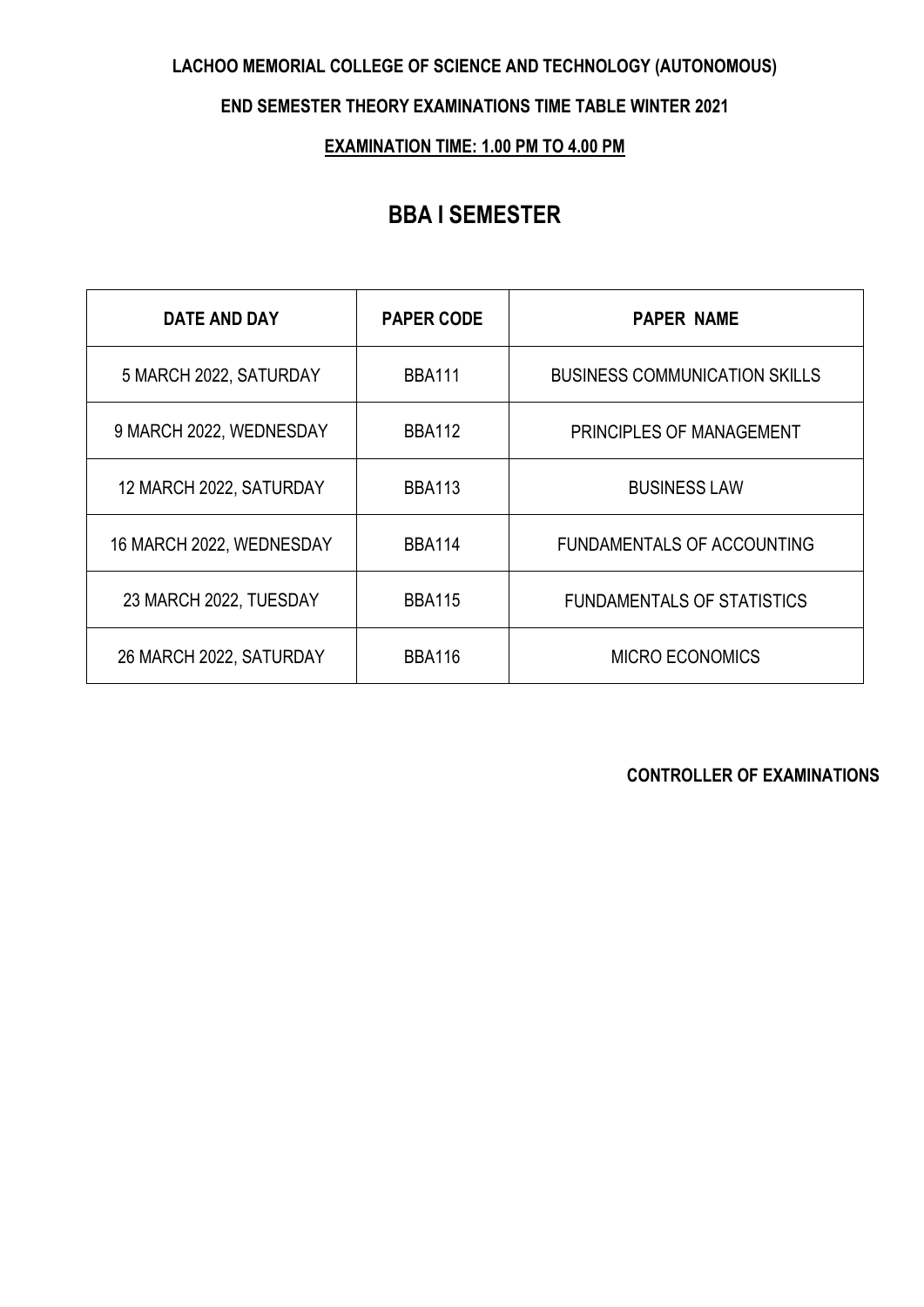### **LACHOO MEMORIAL COLLEGE OF SCIENCE AND TECHNOLOGY (AUTONOMOUS)**

#### **END SEMESTER THEORY EXAMINATIONS TIME TABLE WINTER 2021**

## **EXAMINATION TIME: 1.00 PM TO 4.00 PM**

# **BBA III SEMESTER**

| <b>DATE AND DAY</b>    | <b>PAPER CODE</b> | <b>PAPER NAME</b>                    |
|------------------------|-------------------|--------------------------------------|
| 4 MARCH 2022, FRIDAY   | <b>BBA311</b>     | <b>BUSINESS ENVIRONMENT</b>          |
| 8 MARCH 2022, TUESDAY  | <b>BBA312</b>     | <b>MARKETING MANAGEMENT</b>          |
| 11 MARCH 2022, FRIDAY  | <b>BBA313</b>     | PRODUCTION AND OPERATIONS MANAGEMENT |
| 15 MARCH 2022, TUESDAY | <b>BBA314</b>     | ORGANIZATIONAL BEHAVIOR              |
| 22 MARCH 2022, TUESDAY | <b>BBA315</b>     | <b>CORPORATE ACCOUNTING</b>          |
| 25 MARCH 2022, FRIDAY  | <b>BBA316</b>     | <b>BUSINESS ETHICS AND ETHOS</b>     |

**CONTROLLER OF EXAMINATIONS**